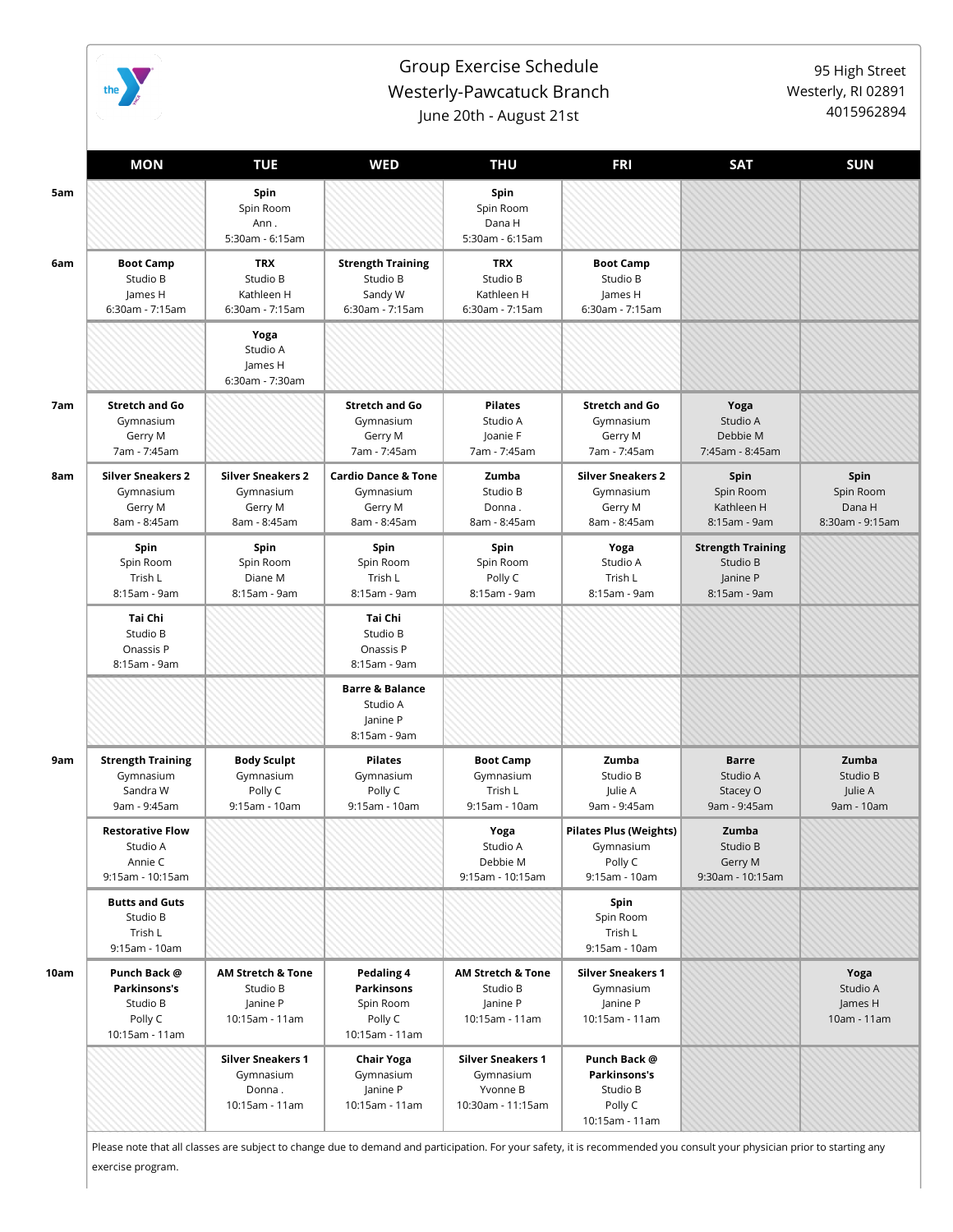

## Group Exercise Schedule Westerly-Pawcatuck Branch June 20th - August 21st

95 High Street Westerly, RI 02891 4015962894

|      | <b>MON</b>                                                   | <b>TUE</b>                                                        | WED                                                          | THU                                                     | <b>FRI</b>                                                        | <b>SAT</b>                                                                                                                                                              | <b>SUN</b> |
|------|--------------------------------------------------------------|-------------------------------------------------------------------|--------------------------------------------------------------|---------------------------------------------------------|-------------------------------------------------------------------|-------------------------------------------------------------------------------------------------------------------------------------------------------------------------|------------|
| 12pm |                                                              |                                                                   | Zumba Gold<br>Studio B<br>Yvonne B<br>12pm - 12:45pm         |                                                         |                                                                   |                                                                                                                                                                         |            |
| 4pm  | <b>Body Sculpt</b><br>Studio B<br>Sandy W<br>4:30pm - 5:15pm |                                                                   | <b>Barre</b><br>Studio A<br>Sarah S<br>4:30pm - 5:15pm       | <b>Barre</b><br>Studio A<br>Janine P<br>4:30pm - 5:15pm |                                                                   |                                                                                                                                                                         |            |
| 5pm  | <b>TRX Circuit</b><br>Studio B<br>Sandy W<br>5:30pm - 6:15pm | <b>Interval Training</b><br>Studio A<br>Donna.<br>5:30pm - 6:15pm | <b>POUND</b><br>Studio B<br>Sarah S<br>5:30pm - 6:15pm       | <b>TRX</b><br>Studio B<br>Sandy W<br>5:30pm - 6:15pm    | <b>Family Taekwondo</b><br>Studio B<br>Andrew.<br>5:30pm - 6:15pm |                                                                                                                                                                         |            |
|      |                                                              | Zumba<br>Studio B<br>Julie A<br>5:45pm - 6:45pm                   | <b>Essentrics</b><br>Studio A<br>Heather.<br>5:30pm - 6:30pm |                                                         |                                                                   |                                                                                                                                                                         |            |
| 6pm  | Zumba<br>Studio B<br>Jill B<br>$6:15$ pm - $7$ pm            | Yoga<br>Studio A<br>Emma.<br>6:30pm - 7:30pm                      |                                                              | Zumba & Strength<br>Studio B<br>Kelly D<br>6pm - 6:45pm |                                                                   |                                                                                                                                                                         |            |
|      |                                                              |                                                                   |                                                              |                                                         |                                                                   | Please note that all classes are subject to change due to demand and participation. For your safety, it is recommended you consult your physician prior to starting any |            |

exercise program.